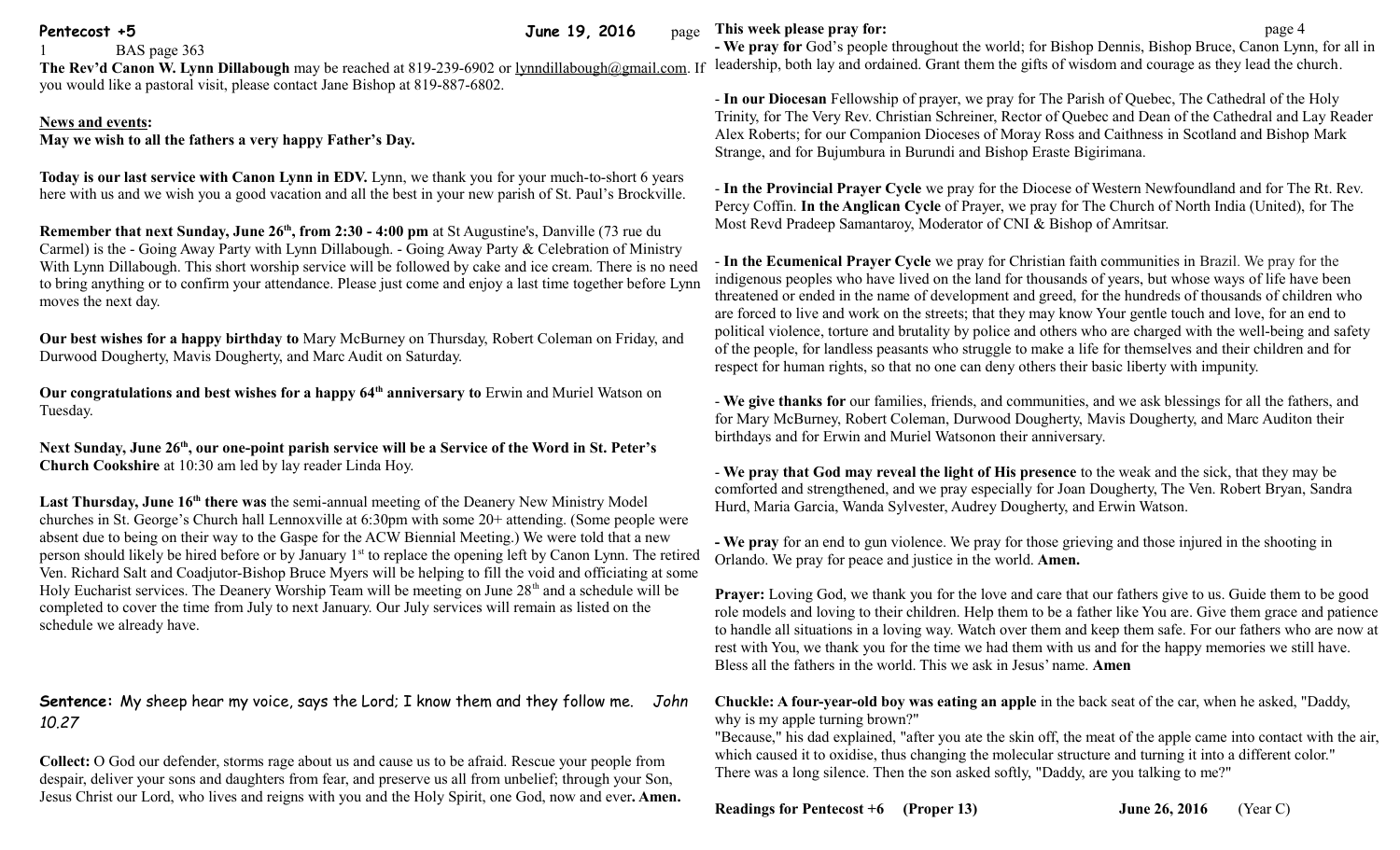**A Reading from the First Book of Kings…**Now when the Lord was about to take Elijah up to heaven by a whirlwind, Elijah and Elisha were on their way from Gilgal.<sup>2</sup>Elijah said to Elisha, "Stay here; for the Lord has sent me as far as Bethel." But Elisha said, "As the Lord lives, and as you yourself live, I will not leave you." So they went down to Bethel. <sup>6</sup>Then Elijah said to him, "Stay here; for the Lord has sent me to the Jordan." But he said, "As the Lord lives, and as you yourself live, I will not leave you." So the two of them went on.<sup>7</sup>Fifty men of the company of prophets also went, and stood at some distance from them, as they both were standing by the Jordan.<sup>8</sup>Then Elijah took his mantle and rolled it up, and struck the water; the water was parted to the one side and to the other, until the two of them crossed on dry ground. <sup>9</sup>When they had crossed, Elijah said to Elisha, "Tell me what I may do for you, before I am taken from you." Elisha said, "Please let me inherit a double share of your spirit."<sup>10</sup>He responded, "You have asked a hard thing; yet, if you see me as I am being taken from you, it will be granted you; if not, it will not."<sup>11</sup>As they continued walking and talking, a chariot of fire and horses of fire separated the two of them, and Elijah ascended in a whirlwind into heaven.<sup>12</sup>Elisha kept watching and crying out, "Father, father! The chariots of Israel and its horsemen!" But when he could no longer see him, he grasped his own clothes and tore them in two pieces. <sup>13</sup>He picked up the mantle of Elijah that had fallen from him, and went back and stood on the bank of the Jordan.<sup>14</sup>He took the mantle of Elijah that had fallen from him, and struck the water, saying, "Where is the Lord, the God of Elijah?" When he had struck the water, the water was parted to the one side and to the other, and Elisha went over. *2 Kings 2:1-2, 6-14* 

**Psalm 77:1-2, 11-20 (**BAS page 804)

**A Reading from the Letter of Paul to the Galatians…**For freedom Christ has set us free. Stand firm, therefore, and do not submit again to a yoke of slavery. <sup>13</sup>For you were called to freedom, brothers and sisters; only do not use your freedom as an opportunity for self-indulgence, but through love become slaves to one another.<sup>14</sup>For the whole law is summed up in a single commandment, "You shall love your neighbour as yourself."<sup>15</sup>If, however, you bite and devour one another, take care that you are not consumed by one another.<sup>16</sup>Live by the Spirit, I say, and do not gratify the desires of the flesh.<sup>17</sup>For what the flesh desires is opposed to the Spirit, and what the Spirit desires is opposed to the flesh; for these are opposed to each other, to prevent you from doing what you want.<sup>18</sup>But if you are led by the Spirit, you are not subject to the law.<sup>19</sup>Now the works of the flesh are obvious: fornication, impurity, licentiousness,<sup>20</sup>idolatry, sorcery, enmities, strife, jealousy, anger, quarrels, dissensions, factions, <sup>21</sup>envy, drunkenness, carousing, and things like these. I am warning you, as I warned you before: those who do such things will not inherit the kingdom of God.<sup>22</sup>By contrast, the fruit of the Spirit is love, joy, peace, patience, kindness, generosity, faithfulness,<sup>23</sup>gentleness, and self-control. There is no law against such things.<sup>24</sup>And those who belong to Christ Jesus have crucified the flesh with its passions and desires.<sup>25</sup>If we live by the Spirit, let us also be guided by the Spirit. *Galatians 5:1, 13-25*

**The Holy Gospel of our Lord Jesus Christ according to Luke…**<sup>51</sup>When the days drew near for Jesus to be taken up, he set his face to go to Jerusalem.<sup>52</sup>And he sent messengers ahead of him. On their way they entered a village of the Samaritans to make ready for him;<sup>53</sup>but they did not receive him, because his face was set toward Jerusalem.<sup>54</sup>When his disciples James and John saw it, they said, "Lord, do you want us to command fire to come down from heaven and consume them?"<sup>55</sup>But he turned and rebuked them.<sup>56</sup>Then they went on to another village. <sup>57</sup>As they were going along the road, someone said to him, "I will follow you wherever you go."<sup>58</sup>And Jesus said to him, "Foxes have holes, and birds of the air have nests; but the Son of Man has nowhere to lay his head."<sup>59</sup>To another he said, "Follow me." But he said, "Lord, first let me

go and bury my father."<sup>60</sup>But Jesus said to him, "Let the dead bury their own dead; but as for you, go and proclaim the kingdom of God."<sup>61</sup>Another said, "I will follow you, Lord; but let me first say farewell to those at my home."<sup>62</sup>Jesus said to him, "No one who puts a hand to the plow and looks back is fit for the kingdom of God." *Luke 9:51-62*

**Reflection:**. I think our Gospel lesson for today has a lot to say about our expectations regarding what the decision to follow Christ means for us. It's a story about three would-be disciples who encountered Jesus. The first volunteered, saying "I will follow you wherever you go." Sounds like the ideal candidate. But Jesus seems to be aware that he doesn't fully know what "I will follow you wherever you go" means. It means "not having a place to lay your head," like Jesus. It would appear that he had some kind of expectation of a payoff for following Jesus, and Jesus rather bluntly confronts him with the truth that his expectation is unrealistic at best.

The second would-be disciple is one whom Jesus invited to follow him. But he asked Jesus to first be allowed to bury his father. It would seem to be a reasonable request. In that day and time, the obligation to see to the proper burial of parents was part of fulfilling the commandment to "honour your father and mother. But Jesus responded in a way that seems quite harsh. He said, "Let the dead bury their own dead; but as for you, go and proclaim the kingdom of God." Although there is significant debate about what Jesus meant, it would seem clear that the commitment to the seek first God's Kingdom that is inherent in the decision to follow Jesus outweighs all other priorities. The third also volunteered to follow Jesus, but asked permission to first go and say farewell to his family. Again it seems a reasonable request. Even Elijah allowed Elisha to say good-bye to his parents when he chose him to be his disciple while he was plowing his field (1 Kings 19:19-21). But Jesus will have nothing of the sort. Echoing the incident with Elisha, he says, "No one who puts a hand to the plow and looks back is fit for the kingdom of God." The message of this unusual story is that following Jesus means the Kingdom of God takes priority over everything else in your life. Following Jesus means giving yourself away without thought of reward or recognition. It means serving the purposes of compassion, justice, peace, and freedom simply because it's the right thing to do, not for any payoff. – Alan Brehm

**Chuckle: I bet you don't know what day this is",** said the wife to her husband as he made his way out the front door. The husband was perplexed, but was always a quick thinker: "Of course I do, my dear. How could I forget?" With that, he turned and rushed out the door on his way to play golf.

At 10 AM, the doorbell rang and when the woman opened the door, she was handed a box containing a dozen long stemmed red roses.

At 1 PM, a foil wrapped, two pound box of her favourite chocolates arrived. Later, a boutique delivered a designer dress. The woman couldn't wait for her husband to come home.

The husband was smug when he returned from playing golf, satisfied that he had recovered what could have been a very bad situation.

His wife was indeed surprised: "All these gifts. First the flowers, then the chocolates and then the dress!" she exclaimed, "I've never had a more wonderful Father's Day in my life!"